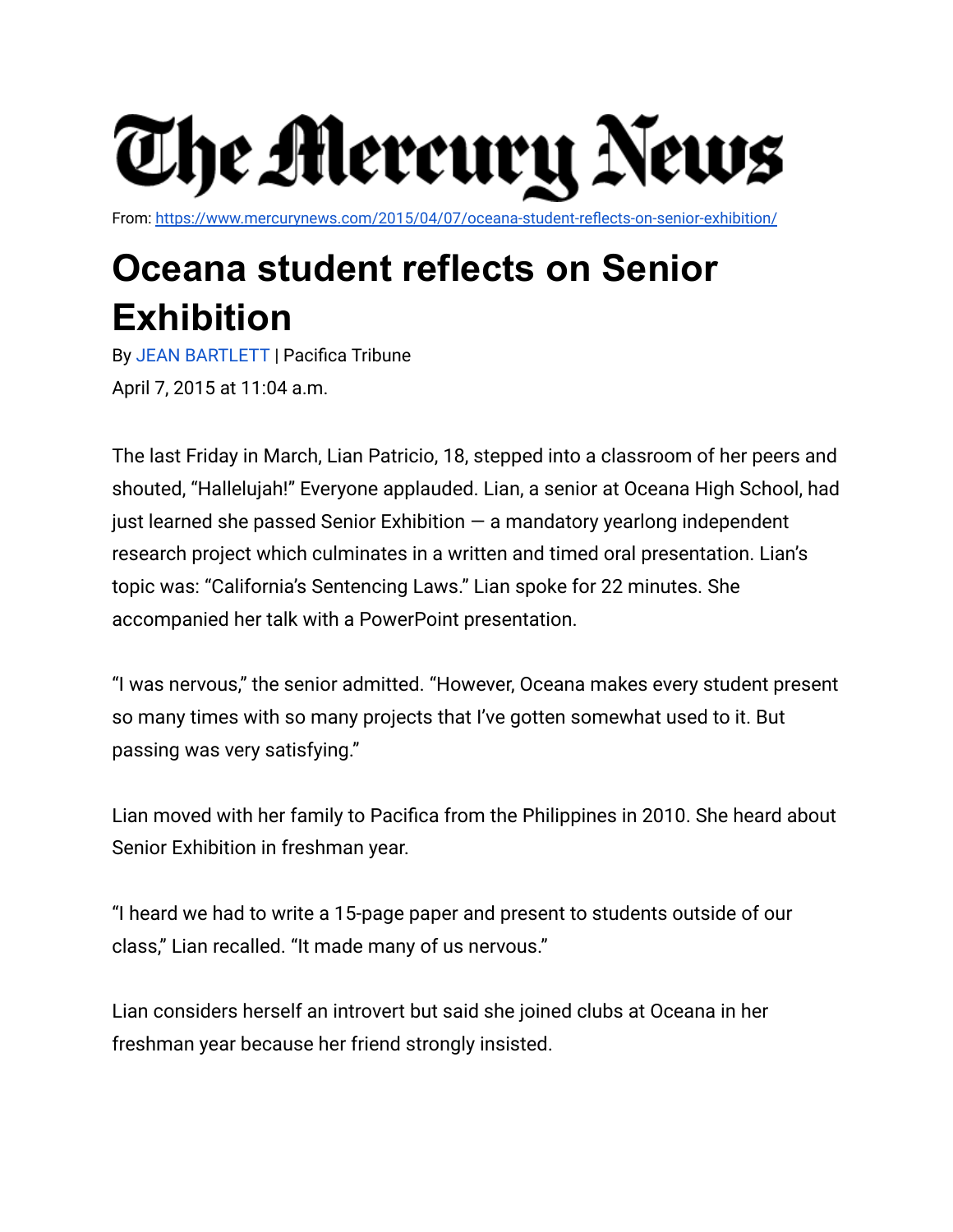"Joining clubs meant work and socializing," the senior laughed. "I didn't want to go through that. But my friend dragged me to all these clubs and I'm really thankful she did, because the clubs made me realize many things about the school, the students, the community and even about me."

Clubs included: BAM (Because Art Matters) where Lian realized her love for art, and badminton where she made a lot of friends. Freshman year was also about community service hours. (100 hours are needed to graduate.) Lian worked as a teacher aide at Ingrid B. Lacy Middle School. She additionally volunteered at community clean-up events, at the SF-Marin Food Bank and in Oceana's garden where she frequently worked with the Golden Gate National Parks Conservancy. At the end of freshman year, Lian had 175 community service hours.

Lian remained involved with GGNPC for several years and currently works with HomeSlice, a youth leadership program within the sustainable food system education and advocacy organization Pie Ranch, [www.pieranch.org.](http://www.pieranch.org/) As to her Senior Exhibition topic, she said she chose it originally out of curiosity.

"I knew about this issue in the U.S. called Mass Incarceration," the senior said. "I found out that our country incarcerates so many people in prison that, in fact, we have more people behind bars than Russia. I decided to research it and found out so many things regarding our prisons that I'm pretty passionate about it now."

All students present their senior topics to the Senior Exhibition coordinator at the end of junior year for approval. Through a thoughtful request process, an Oceana teacher agrees to mentor a student. Humanities/AP government teacher Erin Peters, who is additionally the mock trial team advisor, was Lian's mentor.

"Ms. Peters was a lovely mentor and very supportive," Lian said. "I had to change my essential question and rewrite my paper many times throughout the year because laws change constantly and each state is different."